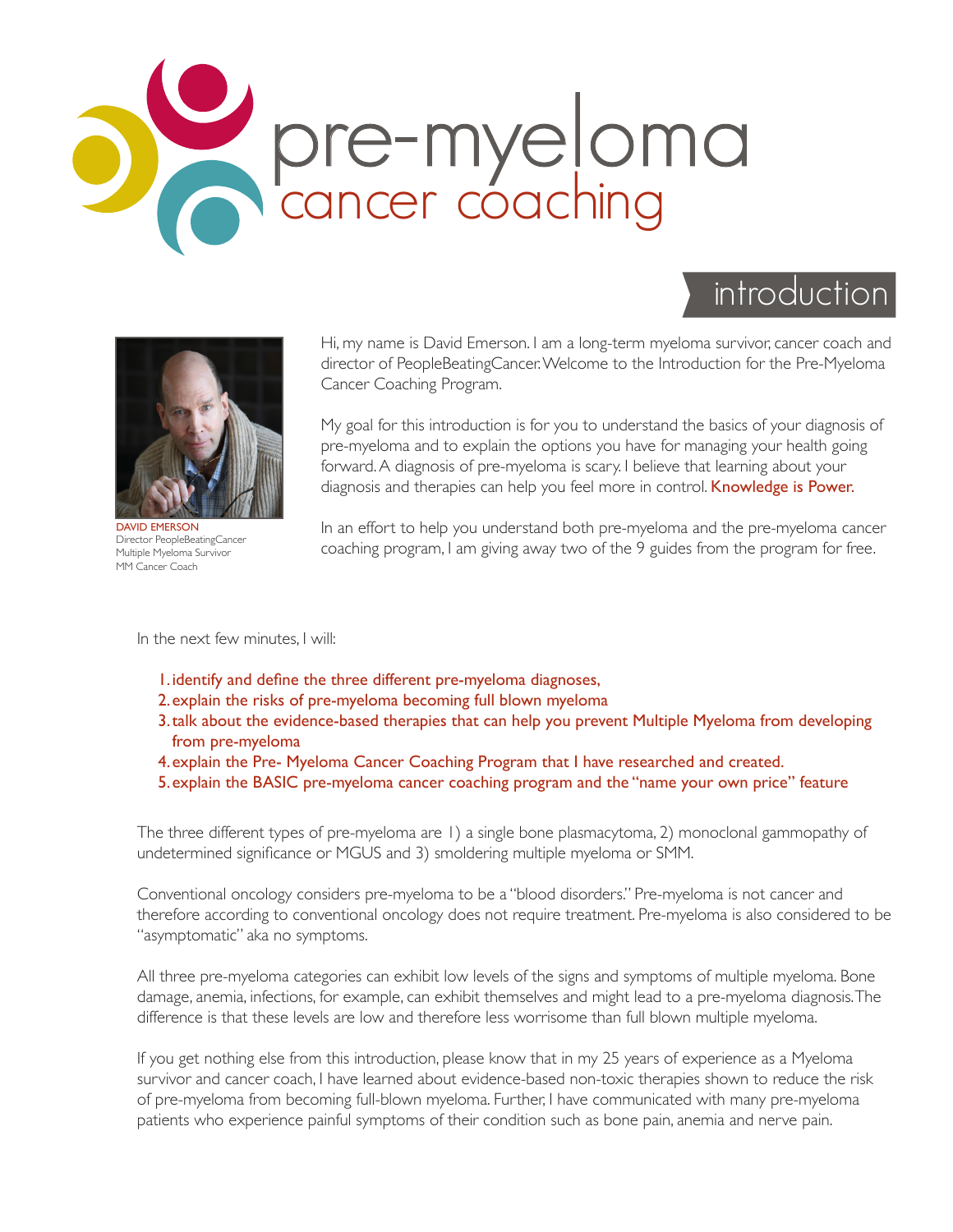I created the pre-myeloma cancer coaching program to provide evidence-based therapies to patients who didn't want to "wait for the other shoe to drop."

One of the first things that you may have been told by your oncologist is that depending on your age and oncogenic features or genetic make-up, your risk of progressing to full-blown Multiple Myeloma ranges from 0.26%-12% annually and continues for the rest of your life. (READ MORE')

The reason why I am giving the "Questions" guide away for free now is that I think its important for you to ask your oncologist the right questions as soon as possible during your pre-cancer journey in order to get as accurate and complete a diagnosis as possible.

I was diagnosed with a single plasmacytoma in early 1994. I didn't ask my oncologist any questions about either pre-myeloma or multiple myeloma. My lesion was surgically removed…radiation administered…radiation tattoo as you can see… and I was told not to do anything until I developed full blown multiple myeloma- which developed less than a year later. I believe that I may have been misdiagnosed.

#### My point is that an accurate diagnosis is critical.

The pre-myeloma cancer coaching program is comprised of more than 60 studies broken down into 9 different guides all that apply to the diagnosis and treatment of a single bone plasmacytoma, MGUS or SMM.

As I mentioned previously, I am providing two of the nine guides to you- both the introduction and questions guides. The other seven guides are as follows.



#### **INTRODUCTION GUIDE**

You are now reading the Introduction Guide.

#### **QUESTIONS GUIDE**

Newly diagnosed pre-myeloma patients don't know what they don't know. Asking your oncologist these questions will help you begin learning about your therapy, diagnostics, etc.

#### **NUTRITION GUIDE and SUPPLEMENTATION GUIDE**

The Nutrition and Supplementation Guides establish three nutrition/supplement-based therapies for premyeloma patients- anti-oxidant nutrition, anti-angiogenic nutrition and anti-inflammatory nutrition.

#### **BONE HEALTH GUIDE**

The Bone Health Guide offers 11 evidence-based, non-toxic, bone health therapies.

#### **DETOXIFICATION GUIDE**

According to studies, over 90% of cancer is caused by environmental factors. The detox guide outlines specific therapies to help your body detoxify (READ MORE<sup>2</sup>).